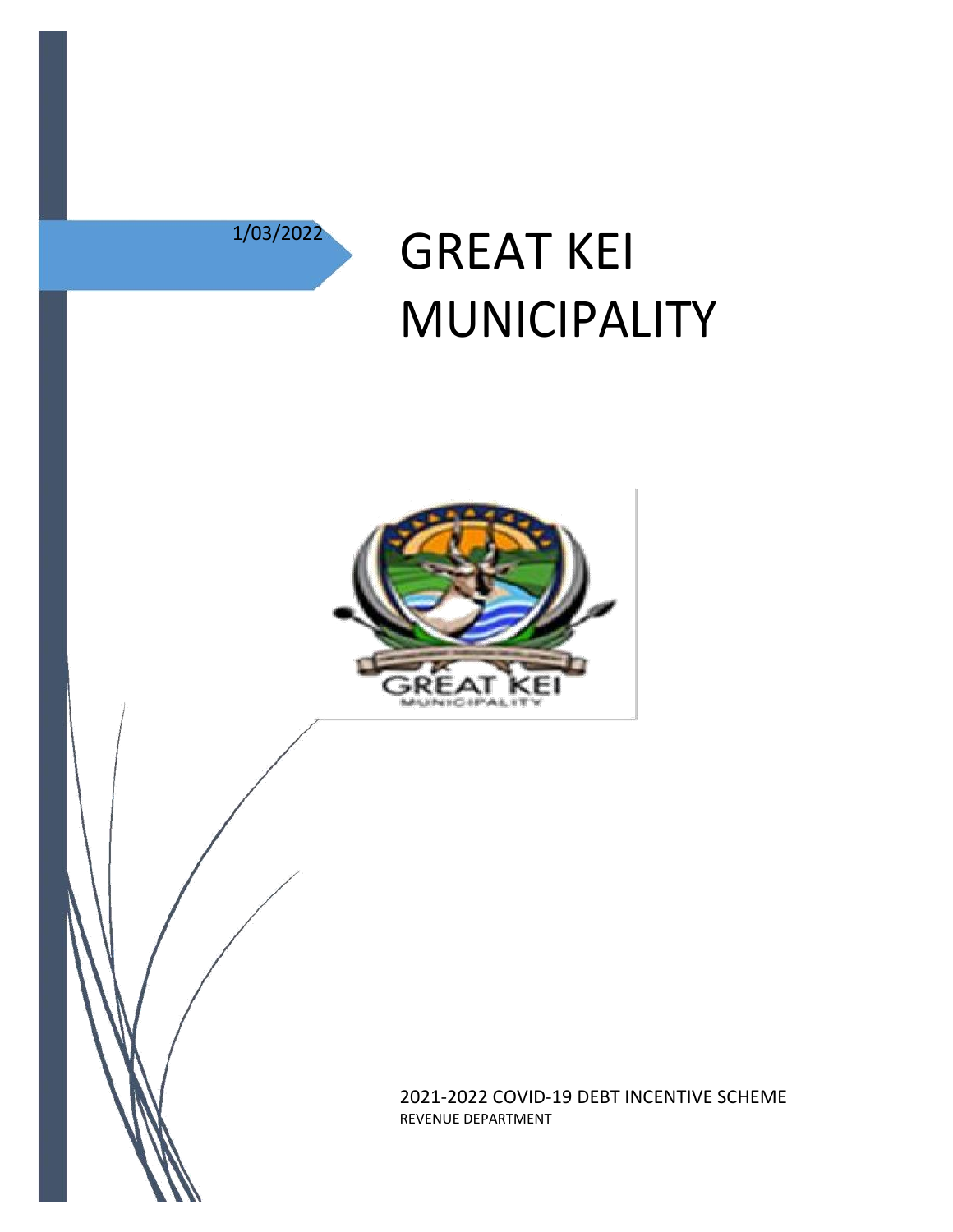## GREAT KEI MUNICIPALITY

#### **INDEX**

## **Sections**

| Section A        | <b>Customer Details</b>            |
|------------------|------------------------------------|
| Section B        | <b>Property Information</b>        |
| Section C        | Demographical Information          |
| Section D        | <b>Basic Services Availability</b> |
| Section E        | Declaration                        |
| <b>Section F</b> | Approval                           |
| Appendix A       |                                    |

## **The following supporting documents must be attached on the form**

- 1. Recent municipal bill
- 2. Proof of identity (certified I.D copy)
- 3. Death Certificate (In case where the property owner is deceased)
- 4. Proof of nominated beneficiary (In case where the property owner is deceased)
- 5. Lease agreement (where the property is occupied by tenant(s)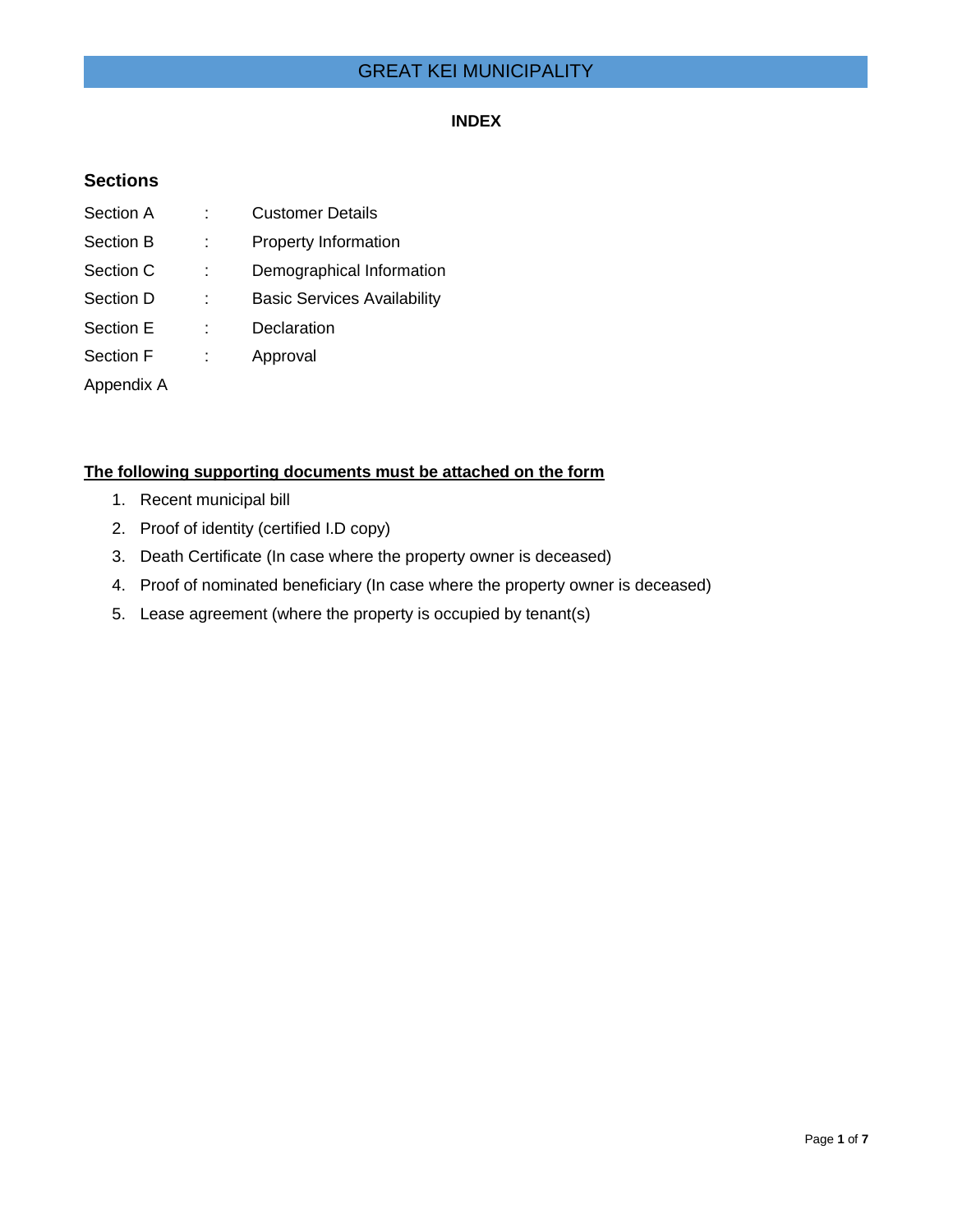# **SECTION A: CUSTOMER DETAILS**

| <b>Surname</b>         |      |        |  |  |  |  | <b>Initials</b> |  |  |
|------------------------|------|--------|--|--|--|--|-----------------|--|--|
| <b>First Names</b>     |      |        |  |  |  |  |                 |  |  |
|                        |      |        |  |  |  |  |                 |  |  |
| <b>Identity Number</b> |      |        |  |  |  |  |                 |  |  |
|                        |      |        |  |  |  |  |                 |  |  |
| Gender                 | Male | Female |  |  |  |  |                 |  |  |

| <b>Postal Address:</b> | <b>Physical Address:</b> |
|------------------------|--------------------------|
|                        |                          |
|                        |                          |
|                        |                          |
|                        |                          |
| <b>Postal Code</b>     | <b>Postal Code</b>       |

| <b>E-mail Address</b>         |  |  |  |  |  |  |  |
|-------------------------------|--|--|--|--|--|--|--|
| <b>E-mail Address (Cont.)</b> |  |  |  |  |  |  |  |
| <b>Telephone Number</b>       |  |  |  |  |  |  |  |
| <b>Fax Number</b>             |  |  |  |  |  |  |  |
| <b>Cell phone Number</b>      |  |  |  |  |  |  |  |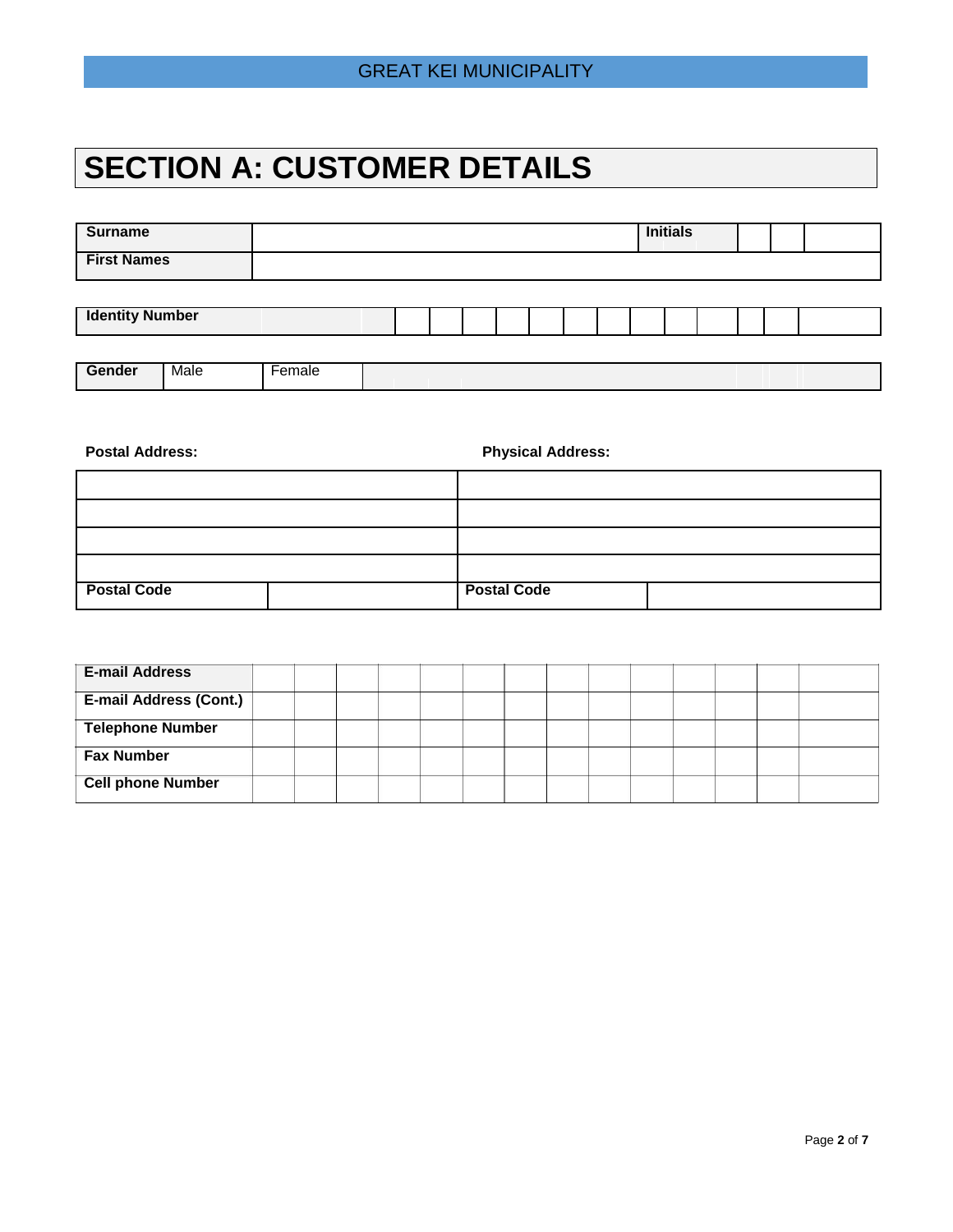# **SECTION B: PROPERTY INFORMATION**

| <b>Stand Number</b>    |
|------------------------|
|                        |
|                        |
| Attach a proof         |
|                        |
|                        |
| Is there a built       |
| structure or is it     |
| vacant?                |
| If yes, provide        |
| addresses/account      |
| number(s) (Attach List |
| if necessary)          |
|                        |
|                        |
|                        |
|                        |
|                        |
|                        |
|                        |

# **SECTION C: DEMOGRAPHICAL INFORMATION**

| Number of occupants on the property  |            |           |                            |                                |  |
|--------------------------------------|------------|-----------|----------------------------|--------------------------------|--|
| Number of                            | No. of     | No of     |                            | Number of                      |  |
| economically active                  | pensioners | disabled  |                            | children under                 |  |
| people (+18yrs old)                  |            | person(s) |                            | 18 yrs old                     |  |
| Number of young people (18>35 years) |            |           | Number of unemployed youth |                                |  |
| Number of matriculants unemployed    |            |           |                            | Number of graduates unemployed |  |
|                                      |            |           |                            |                                |  |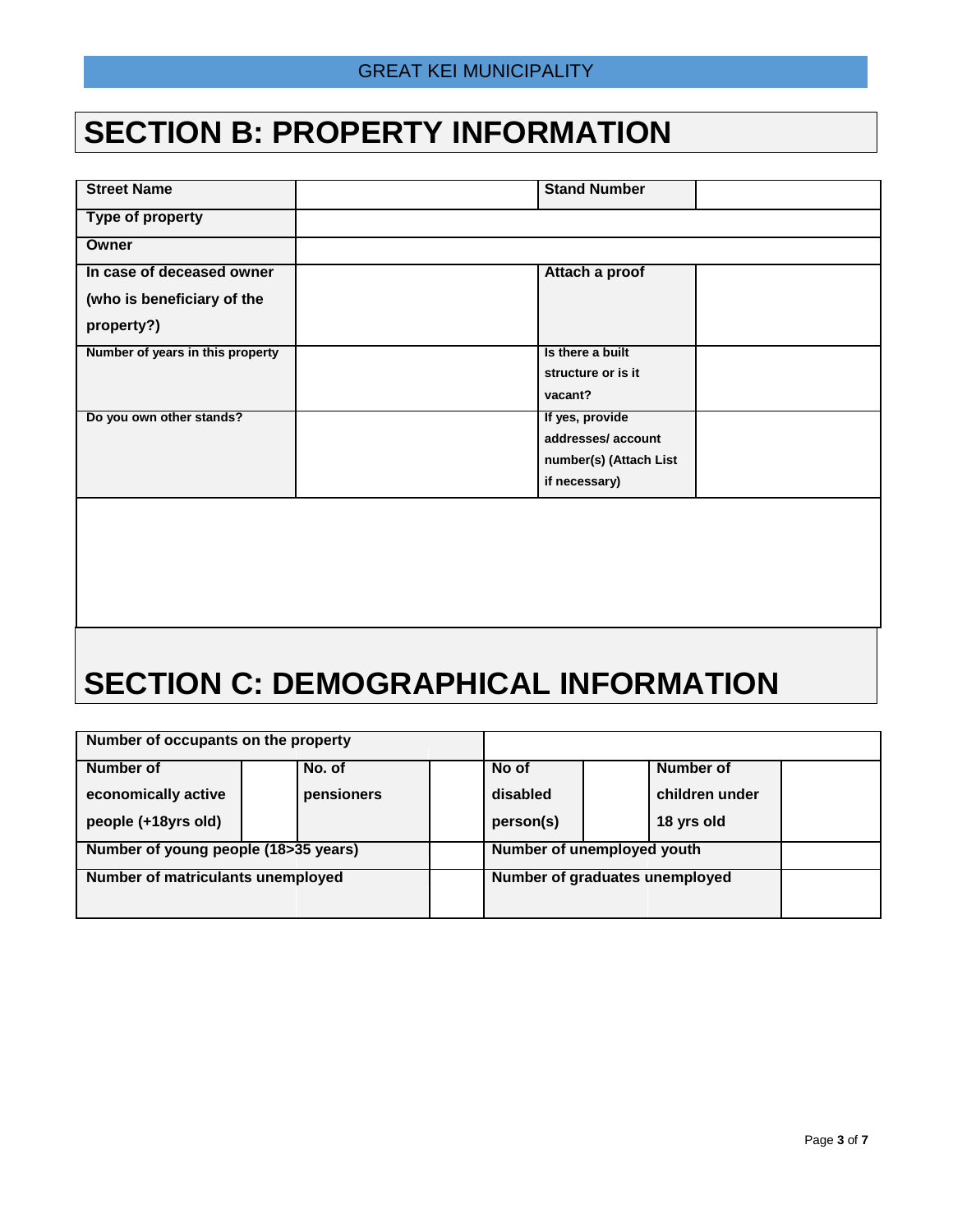## **SECTION D: BASIC SERVICES AVAILABILITY**

|                                |                                             | Yes/ |             | Yes/ |               | Yes/No               |                 |                   | Yes/No |
|--------------------------------|---------------------------------------------|------|-------------|------|---------------|----------------------|-----------------|-------------------|--------|
|                                |                                             | No   |             | No   |               |                      |                 |                   |        |
| <b>Access to</b>               | Water                                       |      | Sanitation  |      | Electricity   |                      | Refuse Removal  |                   |        |
| <b>Electricity</b>             | Eskom                                       |      | Municipal   |      | Meter working |                      | No meter/Faulty |                   |        |
|                                | Supply                                      |      | Supply      |      | properly      |                      |                 |                   |        |
| <b>Refuse</b>                  | Collected                                   |      | Do you      |      | How do you    | Dump on the street?  |                 | Use transport to  |        |
|                                | weekly?                                     |      | have a      |      | dispose       |                      |                 | dump at municipal |        |
|                                |                                             |      | refuse bin? |      | garden        |                      |                 | landfill site?    |        |
|                                |                                             |      |             |      | refuse?       |                      |                 |                   |        |
|                                |                                             |      |             |      |               |                      |                 |                   |        |
| When did you                   |                                             |      | When was    |      |               | What is your average |                 |                   |        |
| last receive                   |                                             |      | vour last   |      |               | monthly bill?        |                 |                   |        |
| municipal                      |                                             |      | payment     |      |               |                      |                 |                   |        |
| account?                       |                                             |      | date?       |      |               |                      |                 |                   |        |
|                                |                                             |      |             |      |               |                      |                 |                   |        |
|                                | Which method do you prefer for receiving of |      |             |      | Post          |                      | Email           |                   |        |
| your monthly account?          |                                             |      |             |      |               |                      |                 |                   |        |
| (Choose preferred method)      |                                             |      |             |      |               |                      |                 |                   |        |
| <b>Email or Postal address</b> |                                             |      |             |      |               |                      |                 |                   |        |

# **SECTION E: DECLARATION**

## **DECLARATION BY APPLICANT**

I, the under signed resident, declare that;

\_\_\_\_\_\_\_\_\_\_\_\_\_\_\_\_\_\_\_\_\_\_\_\_\_\_\_\_\_\_\_\_\_\_\_

- 1) I agree that Council Officials may conduct an on site audit to verify the information provided on this application for Debt Incentive(s).
- 2) I am aware that any false declaration on this form, is punishable by law.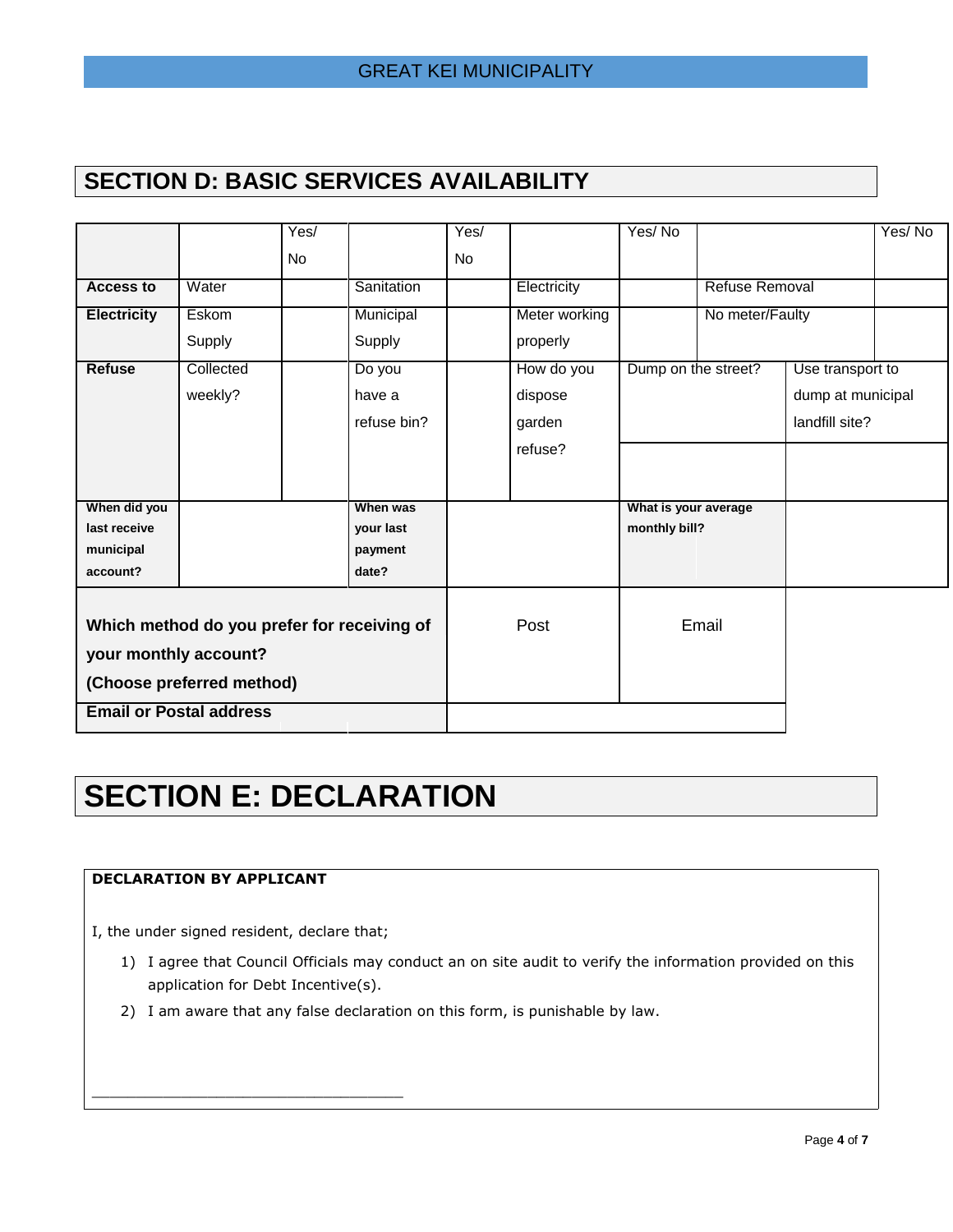## GREAT KEI MUNICIPALITY

Signature / Thumb print of Applicant

Date

#### **FOR OFFICE USE ONLY**

\_\_\_\_\_\_\_\_\_\_\_\_\_\_\_\_

| <b>SECTION F: APPROVAL</b>                                                              |                                                                                                                                                                                              |                                            |  |  |  |  |  |  |
|-----------------------------------------------------------------------------------------|----------------------------------------------------------------------------------------------------------------------------------------------------------------------------------------------|--------------------------------------------|--|--|--|--|--|--|
| I/ We confirm that:                                                                     |                                                                                                                                                                                              |                                            |  |  |  |  |  |  |
| (i) The consequences of the above declaration was duly explained to the property owner, |                                                                                                                                                                                              |                                            |  |  |  |  |  |  |
|                                                                                         | ii) I/ We understand that information disclosed to me by the Applicant will always be treated as<br>confidential, will not be disclosed to any third party and is only meant for office use. |                                            |  |  |  |  |  |  |
|                                                                                         |                                                                                                                                                                                              |                                            |  |  |  |  |  |  |
|                                                                                         |                                                                                                                                                                                              |                                            |  |  |  |  |  |  |
|                                                                                         |                                                                                                                                                                                              |                                            |  |  |  |  |  |  |
| Initials and Surname of Municipal Official                                              |                                                                                                                                                                                              | Initials and Surname of Delegated Official |  |  |  |  |  |  |
|                                                                                         |                                                                                                                                                                                              |                                            |  |  |  |  |  |  |
| Date                                                                                    |                                                                                                                                                                                              | Date                                       |  |  |  |  |  |  |
|                                                                                         |                                                                                                                                                                                              |                                            |  |  |  |  |  |  |
| <b>APPROVED</b>                                                                         | <b>NOT APPROVED</b>                                                                                                                                                                          |                                            |  |  |  |  |  |  |
| <b>COMMENTS</b>                                                                         |                                                                                                                                                                                              |                                            |  |  |  |  |  |  |
|                                                                                         |                                                                                                                                                                                              |                                            |  |  |  |  |  |  |
|                                                                                         |                                                                                                                                                                                              |                                            |  |  |  |  |  |  |
|                                                                                         |                                                                                                                                                                                              |                                            |  |  |  |  |  |  |